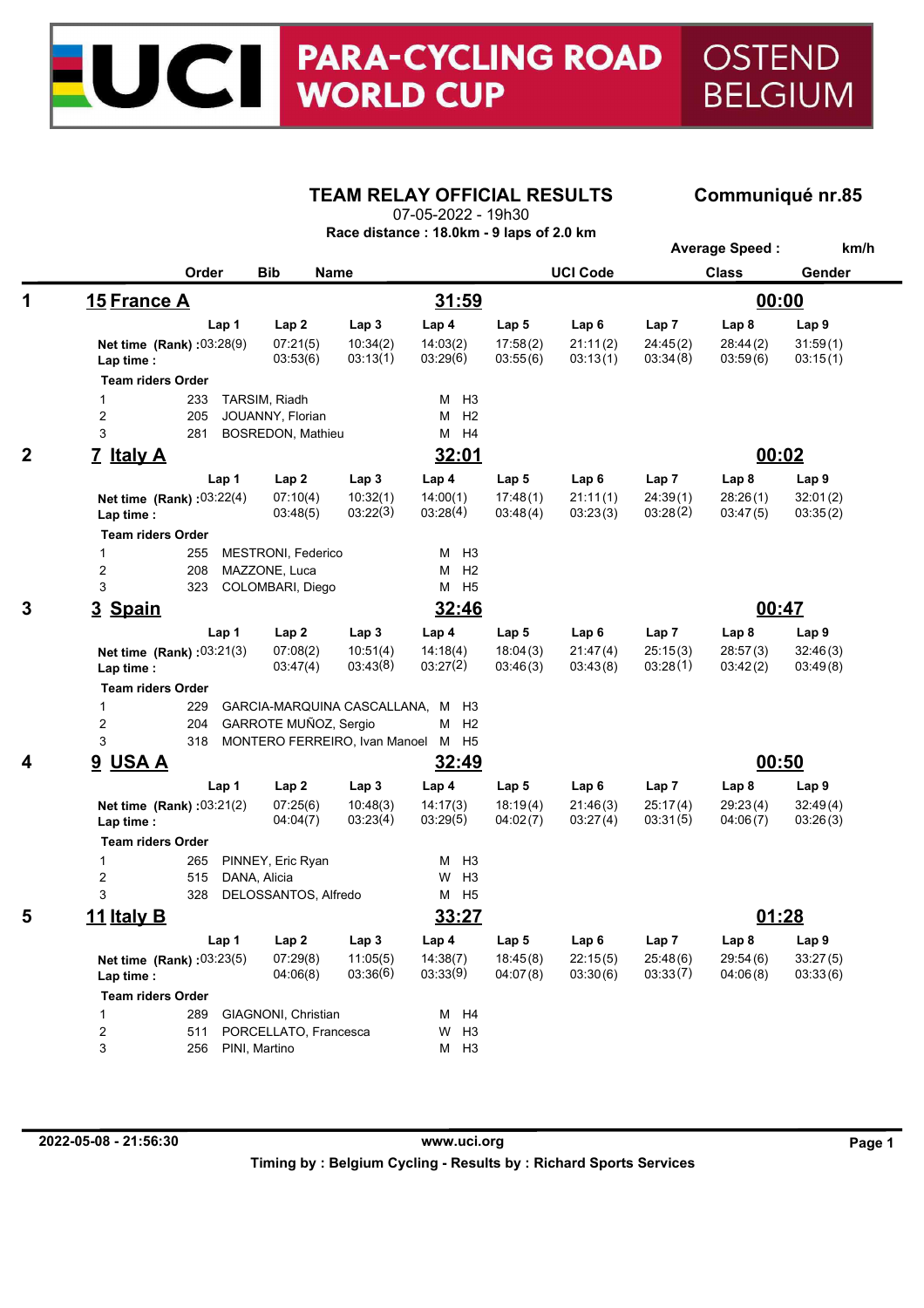## **PARA-CYCLING ROAD** OSTEND  $\blacksquare$ **WORLD CUP BELGIUM**

## **TEAM RELAY OFFICIAL RESULTS Communiqué nr.85**

**Average Speed : km/h**

07-05-2022 - 19h30

| Race distance: 18.0km - 9 laps of 2.0 km |  |  |  |  |
|------------------------------------------|--|--|--|--|
|                                          |  |  |  |  |

|                | Order                                            | <b>Bib</b>             | Name                  |                        |                        | <b>UCI Code</b>       |                       | <b>Class</b>           | Gender                 |  |
|----------------|--------------------------------------------------|------------------------|-----------------------|------------------------|------------------------|-----------------------|-----------------------|------------------------|------------------------|--|
| 6              | 4 Germany A                                      |                        | 33:31                 |                        |                        |                       | 01:32                 |                        |                        |  |
|                | Lap 1                                            | Lap <sub>2</sub>       | Lap <sub>3</sub>      | Lap 4                  | Lap <sub>5</sub>       | Lap <sub>6</sub>      | Lap 7                 | Lap <sub>8</sub>       | Lap <sub>9</sub>       |  |
|                | Net time (Rank): 03:46(11)<br>Lap time :         | 07:27(7)<br>03:41(2)   | 11:06(6)<br>03:39(7)  | 15:01(10)<br>03:55(11) | 18:40(7)<br>03:39(1)   | 22:16(6)<br>03:36(7)  | 26:10(8)<br>03:54(10) | 29:51(5)<br>03.41(1)   | 33:31(6)<br>03:40(7)   |  |
|                | <b>Team riders Order</b>                         |                        |                       |                        |                        |                       |                       |                        |                        |  |
|                | $\mathbf{1}$<br>505                              | ZEYEN, Annika          |                       | $W$ H <sub>3</sub>     |                        |                       |                       |                        |                        |  |
|                | $\overline{2}$<br>277                            | JEFFRÉ, Bernd          |                       | м<br>H <sub>4</sub>    |                        |                       |                       |                        |                        |  |
|                | 3<br>235                                         | MERKLEIN, Vico         |                       | М<br>H3                |                        |                       |                       |                        |                        |  |
| $\overline{7}$ | <b>10 USA B</b>                                  |                        |                       | 33:41                  |                        |                       | 01:42                 |                        |                        |  |
|                | Lap 1                                            | Lap 2                  | Lap <sub>3</sub>      | Lap 4                  | Lap <sub>5</sub>       | Lap 6                 | Lap 7                 | Lap 8                  | Lap <sub>9</sub>       |  |
|                | Net time (Rank): 03:28(8)<br>Lap time :          | 07:44(9)<br>04:16(9)   | 11:11(8)<br>03:27(5)  | 14:42(8)<br>03:31(7)   | 18:58(9)<br>04:16(10)  | 22:26(8)<br>03:28(5)  | 25:59(7)<br>03:33(6)  | 30:13(9)<br>04:14(10)  | 33:41(7)<br>03:28(5)   |  |
|                | <b>Team riders Order</b>                         |                        |                       |                        |                        |                       |                       |                        |                        |  |
|                | $\mathbf{1}$<br>239                              | DANIELS, Owen          |                       | H <sub>3</sub><br>м    |                        |                       |                       |                        |                        |  |
|                | 2<br>509                                         | ROLLMAN, Jenna         |                       | H <sub>3</sub><br>W    |                        |                       |                       |                        |                        |  |
|                | 3<br>315                                         | <b>BERLING, David</b>  |                       | M H <sub>5</sub>       |                        |                       |                       |                        |                        |  |
| 8              | 13 France B                                      | 33:41                  |                       |                        | 01:42                  |                       |                       |                        |                        |  |
|                | Lap 1                                            | Lap 2                  | Lap <sub>3</sub>      | Lap 4                  | Lap <sub>5</sub>       | Lap <sub>6</sub>      | Lap 7                 | Lap <sub>8</sub>       | Lap 9                  |  |
|                | Net time (Rank): 03:24(6)<br>Lap time :          | 07:50(10)<br>04:26(12) | 11:06(7)<br>03:16(2)  | 14:33(5)<br>03:27(3)   | 18:59(10)<br>04:26(12) | 22:19(7)<br>03:20(2)  | 25:47(5)<br>03:28(3)  | 30:14(10)<br>04:27(11) | 33:41(8)<br>03:27(4)   |  |
|                | <b>Team riders Order</b>                         |                        |                       |                        |                        |                       |                       |                        |                        |  |
|                | $\mathbf{1}$<br>250                              | QUAILE, Johan          |                       | H <sub>3</sub><br>м    |                        |                       |                       |                        |                        |  |
|                | $\overline{\mathbf{c}}$<br>206                   | MARCHAL, Christophe    |                       | H <sub>2</sub><br>м    |                        |                       |                       |                        |                        |  |
|                | 3<br>282                                         | FRITSCH, Joseph        |                       | M H4                   |                        |                       |                       |                        |                        |  |
| 9              |                                                  | 8 Canada               |                       |                        | 34:24                  |                       |                       | 02:25                  |                        |  |
|                | Lap 1                                            | Lap2                   | Lap <sub>3</sub>      | Lap <sub>4</sub>       | Lap <sub>5</sub>       | Lap6                  | Lap <sub>7</sub>      | Lap <sub>8</sub>       | Lap <sub>9</sub>       |  |
|                | Net time (Rank): 03:26(7)<br>Lap time :          | 07:09(3)<br>03:43(3)   | 11:23(10)<br>04:14(9) | 14:56(9)<br>03:33(8)   | 18:39(6)<br>03:43(2)   | 22:48(10)<br>04:09(9) | 26:27(10)<br>03:39(9) | 30:12(8)<br>03:45(4)   | 34:24(9)<br>04:12(9)   |  |
|                | <b>Team riders Order</b>                         |                        |                       |                        |                        |                       |                       |                        |                        |  |
|                | $\mathbf{1}$<br>224                              | DESJARDINS, Joey       |                       | H <sub>3</sub><br>м    |                        |                       |                       |                        |                        |  |
|                | $\overline{c}$<br>225                            | HYNDMAN, Alex          |                       | М<br>H <sub>3</sub>    |                        |                       |                       |                        |                        |  |
|                | 3<br>203                                         | KINNIE, Matthew        |                       | $M$ H <sub>2</sub>     |                        |                       |                       |                        |                        |  |
| 10             | 5 Mixed B                                        |                        |                       | 34:30                  |                        |                       |                       | 02:31                  |                        |  |
|                | Lap 1<br>Lap <sub>2</sub>                        |                        | Lap <sub>3</sub>      | Lap 4                  | Lap 5                  | Lap <sub>6</sub>      | Lap 7                 | Lap <sub>8</sub>       | Lap <sub>9</sub>       |  |
|                | <b>Net time</b> (Rank): $03.18(1)$<br>Lap time : | 06:56(1)<br>03:38(1)   | 11:13(9)<br>04:17(10) | 14:37(6)<br>03:24(1)   | 18:26(5)<br>03:49(5)   | 22:47(9)<br>04:21(11) | 26:17(9)<br>03:30(4)  | 29:59(7)<br>03:42(3)   | 34:30(10)<br>04:31(10) |  |
|                | <b>Team riders Order</b>                         |                        |                       |                        |                        |                       |                       |                        |                        |  |
|                | $\mathbf{1}$<br>322                              | O'REILLY, Gary         |                       | М<br>H <sub>5</sub>    |                        |                       |                       |                        |                        |  |
|                | $\overline{c}$<br>252                            | SLEVIN, Declan         |                       | H <sub>3</sub><br>М    |                        |                       |                       |                        |                        |  |
|                | 3<br>510                                         | ALBERTSDOTTIR, Arna    |                       | $W$ H <sub>3</sub>     |                        |                       |                       |                        |                        |  |